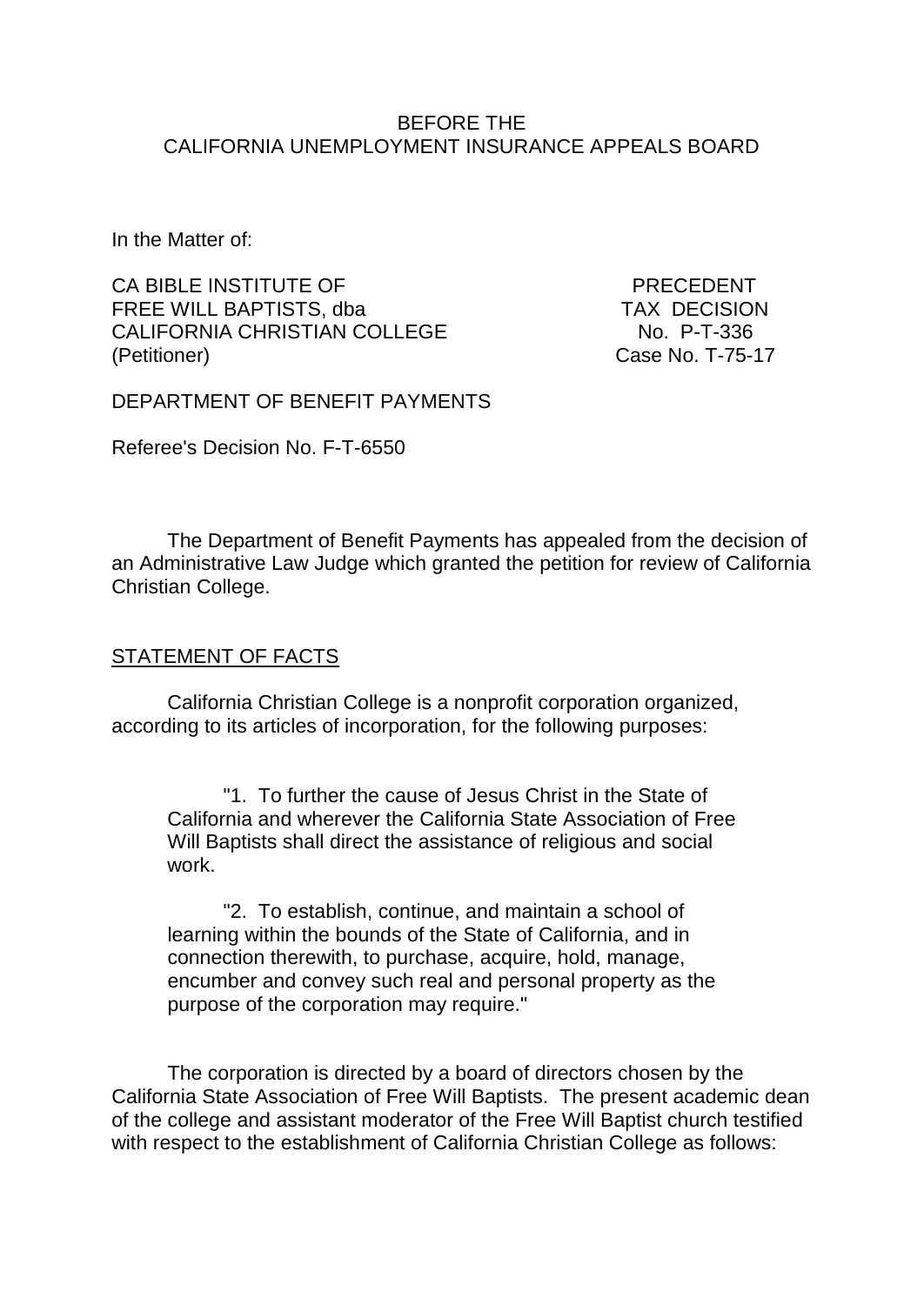"We felt that the ministers in our churches who were being called to God and were being ordained needed to have a more in-depth training, particularly in the skills of Bible archaeology, theology and this was the primary purpose of forming this school to start with, to equip these men, knowing how to communicate, which would include of course speech; psychology, how do you deal with the people compensations."

The Free Will Baptist Church does not require that a pastor be a graduate of the college. However, the majority of graduates of the institution either enter church work or work closely with the Free Will Baptist Church. According to statistics provided by the petitioner, graduates during the years 1970 through 1975 entered the following occupations:

- 22 pastors or associate pastors
- 8 teachers in Christian education
- 4 missionary workers
- 3 employed by the college
- 3 wives of pastors
- 2 continued education
- 1 housewife and librarian
- 1 church layman

Although the petitioner's literature refers to a three-year program which offers a Bible diploma to students who do not wish to pursue the four-year college program and a two-year Junior College Program, all of the students enrolled since 1969 have been in the four-year course leading to a B.S. degree in Theology or Bible Studies, with the exception of some wives who were enrolled while their husbands were completing the four-year course. The petitioner anticipates that those who attend the school will go back to their local churches, and the school attempts to aid them in their Christian activities when they return.

The school also offers extension courses in Southern California. It has been the petitioner's experience that students at the extension program will have their interests in the four-year program whetted. Thus, the extension program is primarily directed toward obtaining applicants for the full-time program.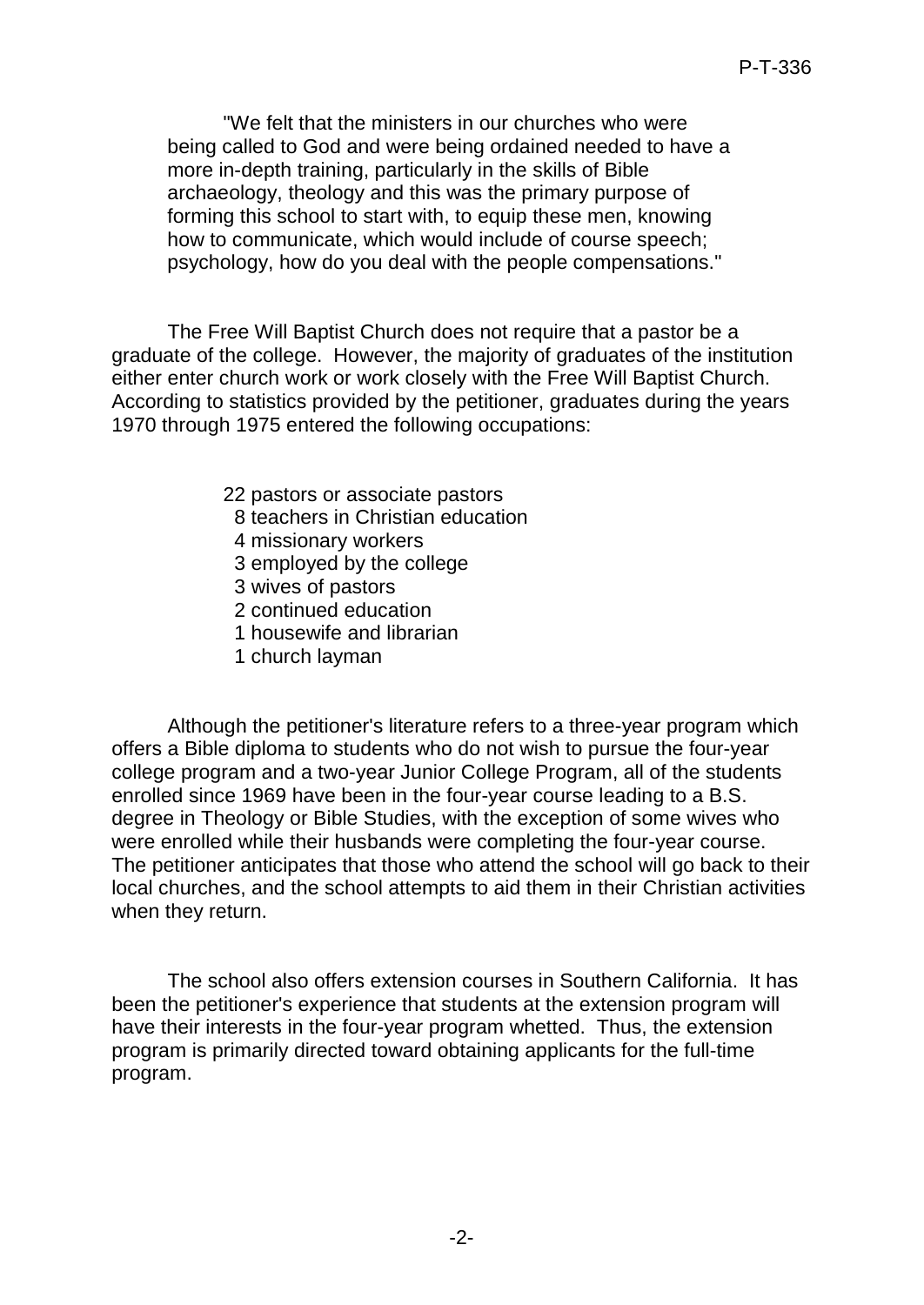In order to enroll, the applicant must demonstrate adherence to the principles espoused by the Free Will Baptist Church. For instance, the student applying for admission must certify to his or her Christian experience and convictions; must have three references, including the local pastor, verifying the student's moral character; and while attending school the student must conduct himself or herself in an "exemplary Christian manner." Nonmarried students are required to live in dormitories maintained by the college. Also, the use of an automobile is strictly regulated, and the right to its use may be restricted by the petitioner. All students are required to refrain from drinking intoxicants, smoking, card playing, gambling, dancing, attending theaters and mixed swimming.

The petitioner maintains a chapel which students are required to attend each regular class day. At the beginning of each semester, there is a Spiritual Life Conference, the aim of which is to set the spiritual tone for the school year. There are also Missionary Conferences and an Annual Bible Conference. Every student is assigned to a place of service by the Director of Practical Work.

The attitude toward the students is best exemplified by the following statement in the college catalog:

". . . When we pray about students coming to CCC, we pray that only those chosen by Him will come. Could it be that you are one of them?

"Sometimes a Christian young person will pick a college and then 'pray God.' May we suggest that you 'pray God' and then attend that college which God has picked or chosen for you."

The college attempts to maintain high academic standards. Courses are provided in Bible study, evangelism, old testament archaeology, Pauline writings and theology. Even the nonreligious courses are directed toward Christianity. For example, the Greek that is taught is Koine Greek, rather than classical Greek; the music taught is church music; and the purpose of the social science program is to acquaint students with the Christian philosophy of man, society,and history. The college receives its main support from the Free Will Baptist Church, members of the church, and from tuition.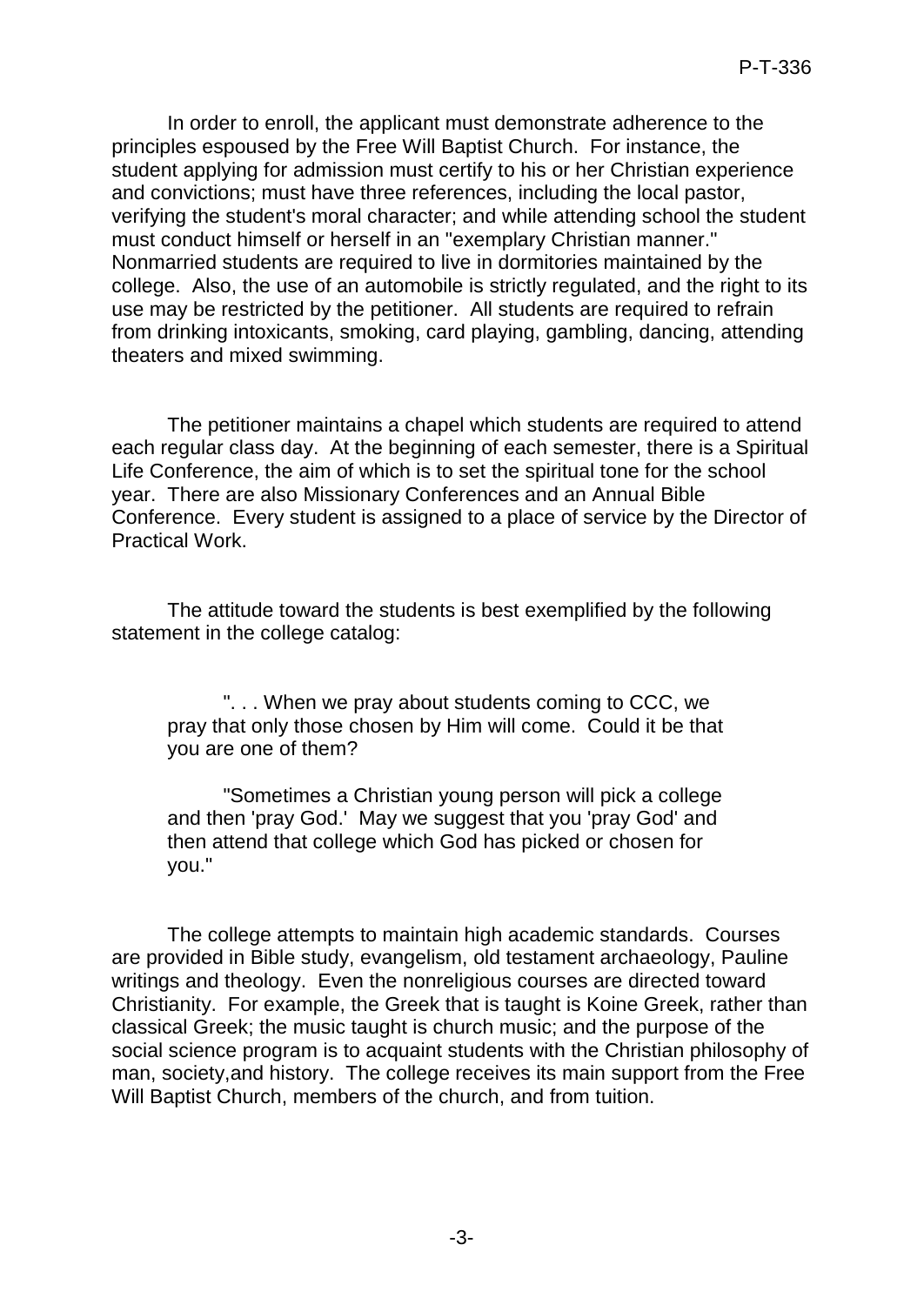## REASONS FOR DECISION

Contributions are due to the Unemployment Fund and Disability Fund with respect to wages paid for employment (sections 976 and 984 of the Unemployment Insurance Code). Except as provided in section 634.5 and with other exceptions not pertinent in this case, service for nonprofit organizations is considered "employment" (section 608). Section 634.5(a)(2) excludes from employment service in the employ of:

". . . an organization which is operated primarily for religious purposes and which is operated, supervised, controlled, or principally supported by a church or convention or association of churches."

The petitioner is admittedly an organization which is supervised and controlled by an association of churches. The Board of Directors which formulates the policies and supervises the operations of the petitioner is elected by the California Association of Free Will Baptists. Thus, the issue is simply whether the petitioner is "operated primarily for religious purposes."

Sections 608 and 634.5(a)(2) were added as a result of the enactment of Public Law 91-373, The Employment Security Amendments of 1970. Hence, the legislative history of the Federal legislation shall provide a guide to the interpretation of the California legislation (Appeals Board Decision No. P-T-335).

Section 3309(a)(1) of the Internal Revenue Code, as amended, extends coverage to service in the employ of, inter alia, certain nonprofit organizations; section 3309(b) of the Internal Revenue Code, as amended, excludes from the coverage granted by subsection(a)(1) service for, inter alia, organizations which are operated primarily for religious purposes and which are operated, supervised, controlled or principally supported by a church or convention or association of churches. With respect to the exemption to coverage established in section 3309, the Ways and Means Committee of the House of Representatives reported: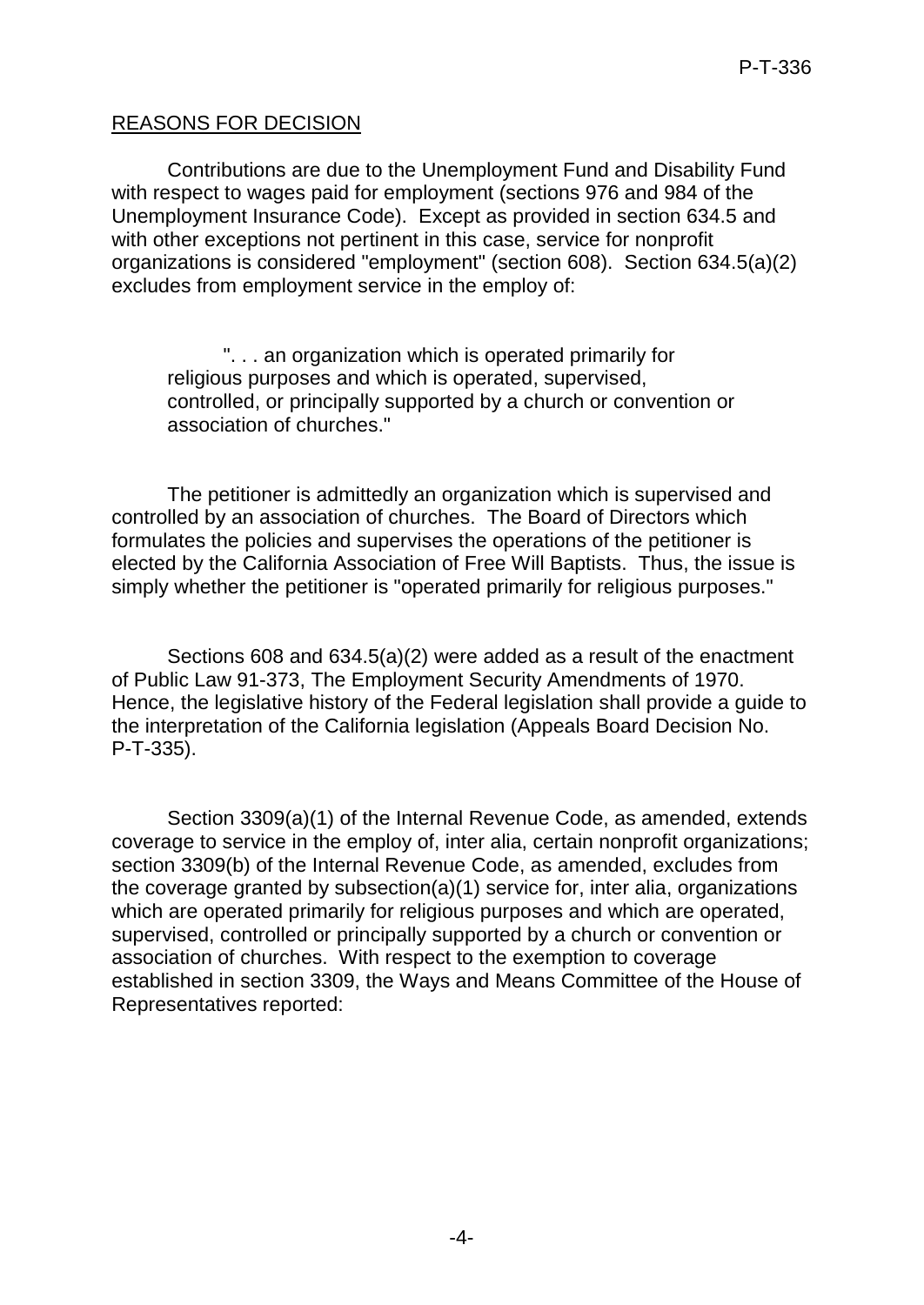"This paragraph excludes services of persons where the employer is a church or convention or association of churches, but does not exclude certain services performed for an organization which may be religious in orientation unless it is operated primarily for religious purposes and is operated, supervised, controlled, or principally supported by a church (or convention or association of churches). Thus, the services of the janitor of a church would be excluded, but services of a janitor for a separately incorporated college, although it may be church related, would be covered. A college devoted primarily to preparing students for the ministry would be exempt, as would a novitiate or a house of study training candidates to become members of religious orders. On the other hand, a church related (separately incorporated) charitable organization (such as, for example, an orphanage or a home for the aged) would not be considered under this paragraph to be operated primarily for religious purposes." (House Report No. 91-612, p. 44)

Congress required that the purpose be "primarily," not "solely," devoted to religious purposes. The term "primarily" has been defined as "first in rank or importance, chief, principal, basic, or fundamental" (33A Words and Phrases 209). Thus, service for an organization which principally serves a religious purpose may be exempt even though the organization incidentally serves other purposes as well. An illustration provided by the Ways and Means Committee of such an organization is "A college devoted primarily to preparing students for the ministry . . . ."

The petitioner herein was created to fill the perceived need of the Free Will Baptist Church to better prepare pastors and other church workers to assume their responsibilities. It attempts to insure that those who attend have a calling, and the college requires that students' conduct be consistent with the church's teachings. The college curriculum is designed to prepare students for church work. Finally, the college does make efforts to assist its graduates upon their graduation to find places in the church.

It is inescapable that the California Christian College is a college devoted primarily to preparing students for the ministry. Accordingly, we find that it is an organization primarily devoted to religious purposes and service for it is excluded from mandatory coverage by section 634.5(a)(2).